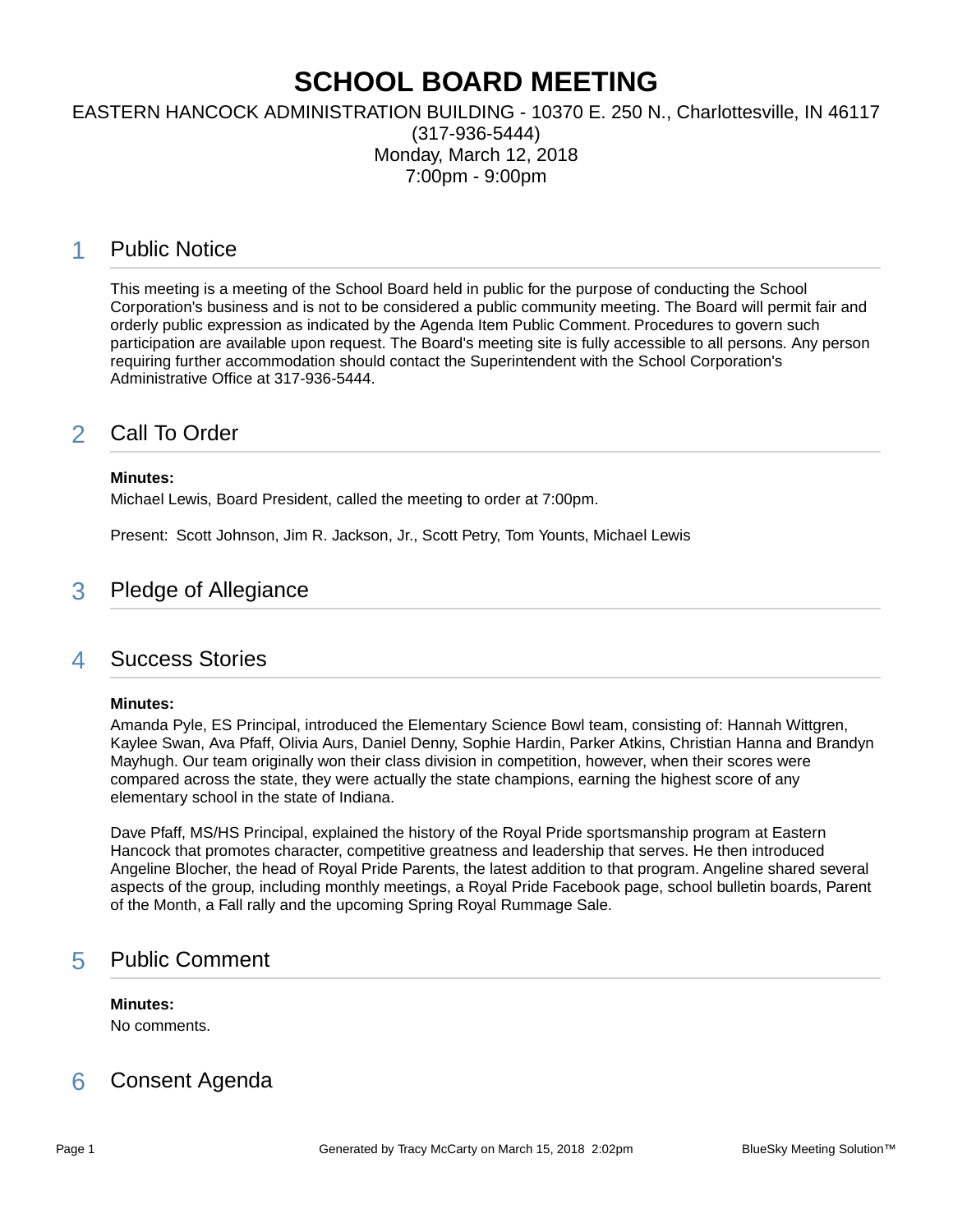### 6.1 Minutes of February 12, 2018

### 6.2 Transfer Students

#### **Minutes:**

-New for March: 8

### 6.3 Donation

#### **Minutes:**

-Anonymous donation towards Elementary Physical Education equipment.

### 6.4 Substitutes

#### **Minutes:**

-Add Bill Alexander as a sub bus driver.

### 6.5 ECA

#### **Minutes:**

-Dana Allen – ES Student Council – Effective March 5, 2018

-Spring coaches (does not include head varsity): Rex Putt- HS boys track assistant, Erin Harmon- HS girls track assistant, Michael Galyan- MS boys track, Emily Webster- MS girls track, Cody Hibbert- MS golf, Chris Hardin- HS girls tennis assistant, Greg Judy- JV baseball, Juddson Bevans- HS baseball assistant, Jason Titara & Jon Jordan-MS baseball, Mark Regar & Tony Turner- HS softball assistants, Tracy Jadernak- JV softball, Jason Koch- 8th Grade softball, Jason Lucas- 7th Grade softball

### 6.6 Certified Staff

#### **Minutes:**

-Resignation – Nathan Haffner – ES Counselor – Effective March 3, 2018

-New Hire – Madison Hamblin – Temp. ES Counselor – Effective March 12, 2018

-Maternity Leave Request – Erin Harmon – KG Teacher – May 2-25, 2018

### 6.7 Support Staff

#### **Minutes:**

-New Hire – Amanda Cox – Bus Driver (any route) – Effective February 20, 2018

-New Hire – Jennifer Toth – ES Secretary & ECA – Effective March 5, 2018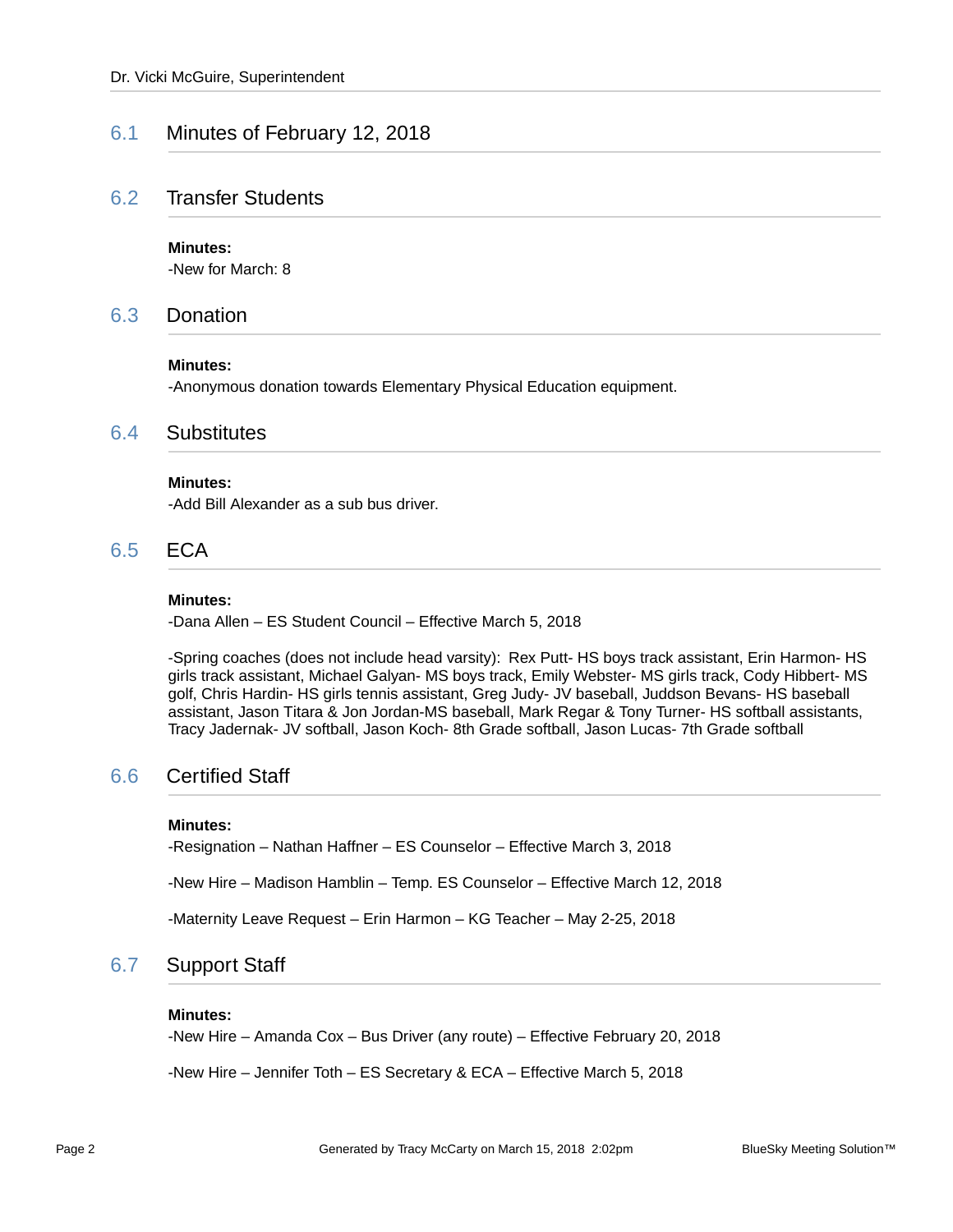### 6.8 Claims

| <b>Minutes:</b> |              |
|-----------------|--------------|
| Prewritten:     | \$85,400.68  |
| Regular:        | \$129,055.09 |
| Payroll:        | \$610,042.45 |
| TOTAL:          | \$824,498.22 |

Motion: To approve the consent agenda as presented.

#### **Motioned:** James Jackson **Seconded:** Mr. Scott Johnson

| <b>Voter</b>                              | Yes | <b>No</b> | <b>Abstaining</b> |
|-------------------------------------------|-----|-----------|-------------------|
| James Jackson, Jr., Secretary             | х   |           |                   |
| Mr. Scott Johnson, Assistant Secretary    | X   |           |                   |
| Michael Lewis, Board President            |     |           |                   |
| Mr. Thomas Younts, 2nd Vice President     | X   |           |                   |
| Mr. Scott Petry, Assistant Vice President |     |           |                   |

# 7 Hancock County Public Library Annual Report

Dave Gray & Libby Manship

#### **Minutes:**

The Hancock County Public Library Director, David Gray, presented the 2017 Annual Library Report.

Key Points: \* The library is funded mostly by the County Adjusted Gross Income Tax and the County Economic Development Income Tax. \* 20% of the budget goes directly back into the library collection. \* New library cards will have school logos available on them. \* Almost 1,100 people go to the library every day. \* A Sugar Creek branch building project is expected to begin this summer and open by spring/summer of 2019.

Mr. Gray thanked Mr. Johnson for acquiring a snowy oil for the library's nature nook as well as expressed appreciation to Eastern Hancock for always being so easy to work with.

Dr. McGuire wished the library much luck in their upcoming building project.

### 8 Graduation Pathways Update

Dave Pfaff, MS/HS Principal

#### **Minutes:**

Mr. Dave Pfaff, MS/HS Principal, updated the Board on the Graduation Pathways, the new Indiana state requirements that students in the graduating class of 2023 and beyond will be expected to attain in order to graduate. Details for these requirements can be found on the www.IN.gov website. He expressed the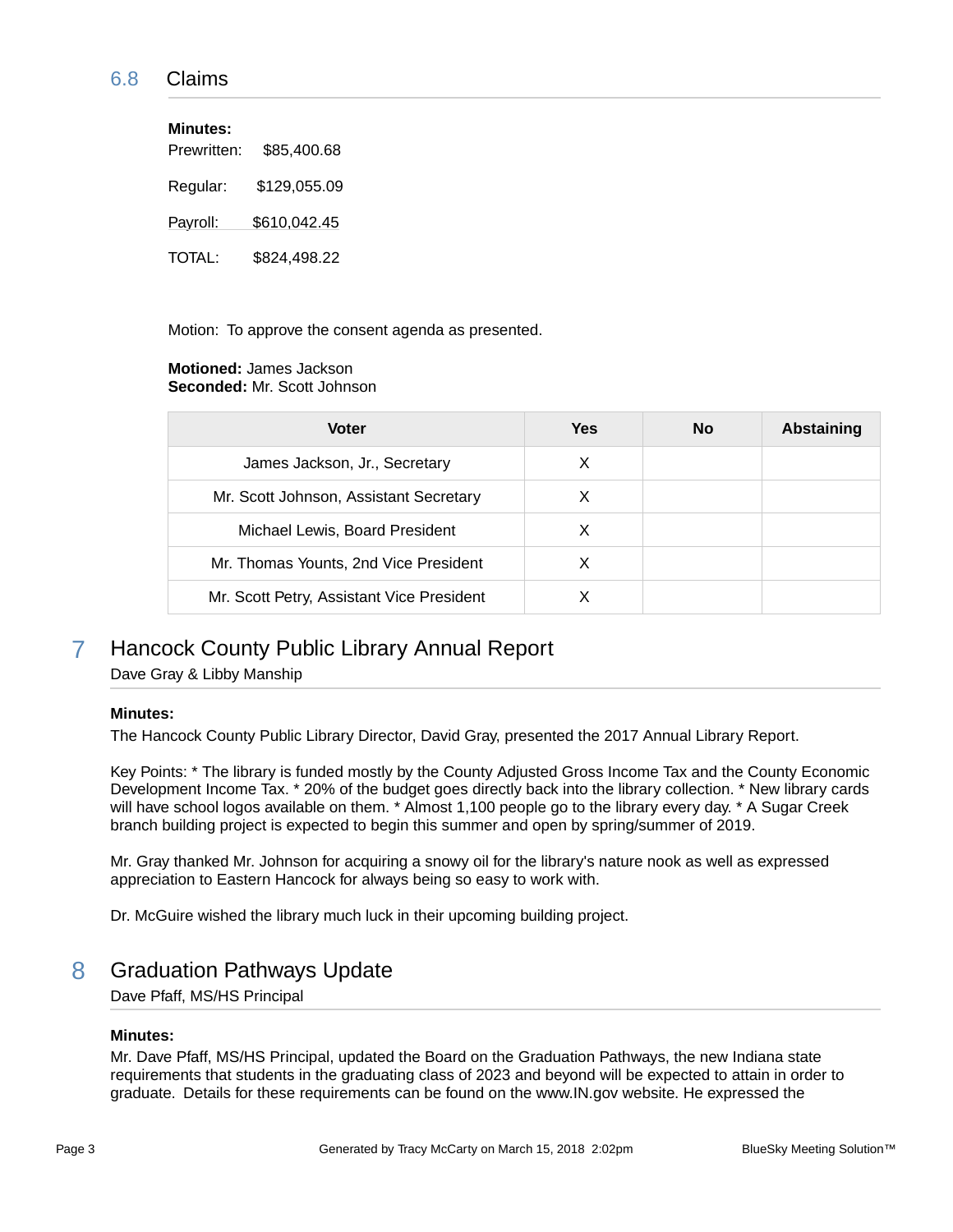importance of beginning to discuss and plan as a school to prepare our students to meet these requirements in the future.

### 9 Naviance Career-Based Software Presentation

Jennifer Lightcap & Courtney Hott, School Counselors

#### **Minutes:**

Courtney Hott, MS Guidance Counselor, introduced the Naviance Career-Based Software Program that is the premier college and career-readiness program currently available in the country. She, along with Jennifer Lightcap, HS Guidance Counselor, described how the program can also complement the efforts to guide students through the upcoming Graduation Pathways expectations. It works to assist students with exploring their career options, seeking out colleges or trade schools, matching student current assessment with college entry expectations and suggesting scholarship options. It also has the ability to work in conjunction with our current Skyward School Management Program. At present, Eastern is the only Hancock County school not using the program, and both counselors would like to see us implement it.

Motion: The adoption of Naviance into the curriculum for 2018-19

#### **Motioned:** Mr. Thomas Younts **Seconded:** Mr. Scott Johnson

| <b>Voter</b>                              | Yes | <b>No</b> | Abstaining |
|-------------------------------------------|-----|-----------|------------|
| James Jackson, Jr., Secretary             | X   |           |            |
| Mr. Scott Johnson, Assistant Secretary    | X   |           |            |
| Michael Lewis, Board President            | X   |           |            |
| Mr. Thomas Younts, 2nd Vice President     | X   |           |            |
| Mr. Scott Petry, Assistant Vice President |     |           |            |

# 10 School Lunch Pricing for 2018-19

Tracy Wilson, Food Services Director

### **Minutes:**

Tracy Wilson, Food Service Director, provided the Board with the anticipated 2018-19 pricing for food services.

Regulations at 7 CFR 210.14(e) require school food authorities (SFAs) participating in the National School Lunch Program to ensure sufficient funds are provided to the nonprofit school food service account for meals served to students not eligible for free or reduced-price meals. This is done by completing the Paid Lunch Equity Tool (PLE) provided on the IDOE website. However, this year's PLE is not expected to be available until late March, so the following prices are the expected prices based on the trend of the last several years.

Elementary School Breakfast - \$2.00; MS/HS Breakfast - \$2.10; Adult/Guest Breakfast - \$2.70

Elementary School Lunch - \$2.85; MS/HS Lunch - \$2.95; Adult/Guest Lunch - \$3.60

Motion: To approve the 2018-19 Breakfast/Lunch Price increase by \$0.10 to comply with federal legislation.

**Motioned:** James Jackson **Seconded:** Mr. Scott Johnson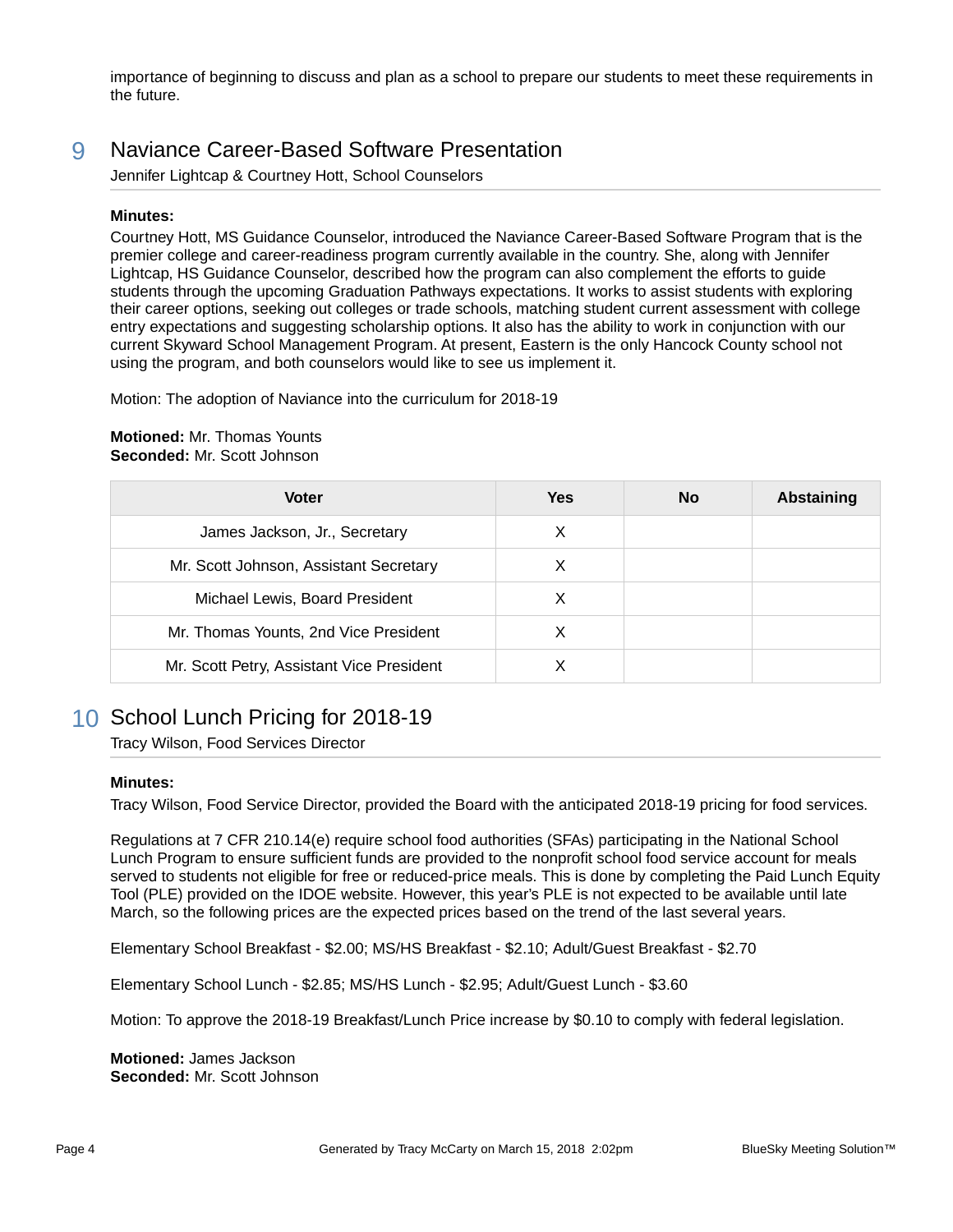| <b>Voter</b>                              | <b>Yes</b> | <b>No</b> | Abstaining |
|-------------------------------------------|------------|-----------|------------|
| James Jackson, Jr., Secretary             | X          |           |            |
| Mr. Scott Johnson, Assistant Secretary    | X          |           |            |
| Michael Lewis, Board President            | X          |           |            |
| Mr. Thomas Younts, 2nd Vice President     |            |           |            |
| Mr. Scott Petry, Assistant Vice President |            |           |            |

# 11 Dock Day Policy Change

#### **Minutes:**

NEOLA Policy 4431

Motion: To approve the Dock Day Policy changes as presented

#### **Motioned:** James Jackson **Seconded:** Mr. Scott Johnson

| <b>Voter</b>                              | Yes | <b>No</b> | Abstaining |
|-------------------------------------------|-----|-----------|------------|
| James Jackson, Jr., Secretary             | X   |           |            |
| Mr. Scott Johnson, Assistant Secretary    | X   |           |            |
| Michael Lewis, Board President            |     |           |            |
| Mr. Thomas Younts, 2nd Vice President     | X   |           |            |
| Mr. Scott Petry, Assistant Vice President |     |           |            |

# 12 Fund Reconciliation

Adam Kinder, Business Manager

### **Minutes:**

Adam Kinder, Business Manager, requested permission to reconcile several funds that are no longer used by the Corporation.

Motion: To approve the reconciliation of the funds presented

#### **Motioned:** James Jackson **Seconded:** Mr. Scott Petry

| Voter                                  | Yes | <b>No</b> | <b>Abstaining</b> |
|----------------------------------------|-----|-----------|-------------------|
| James Jackson, Jr., Secretary          |     |           |                   |
| Mr. Scott Johnson, Assistant Secretary |     |           |                   |
| Michael Lewis, Board President         |     |           |                   |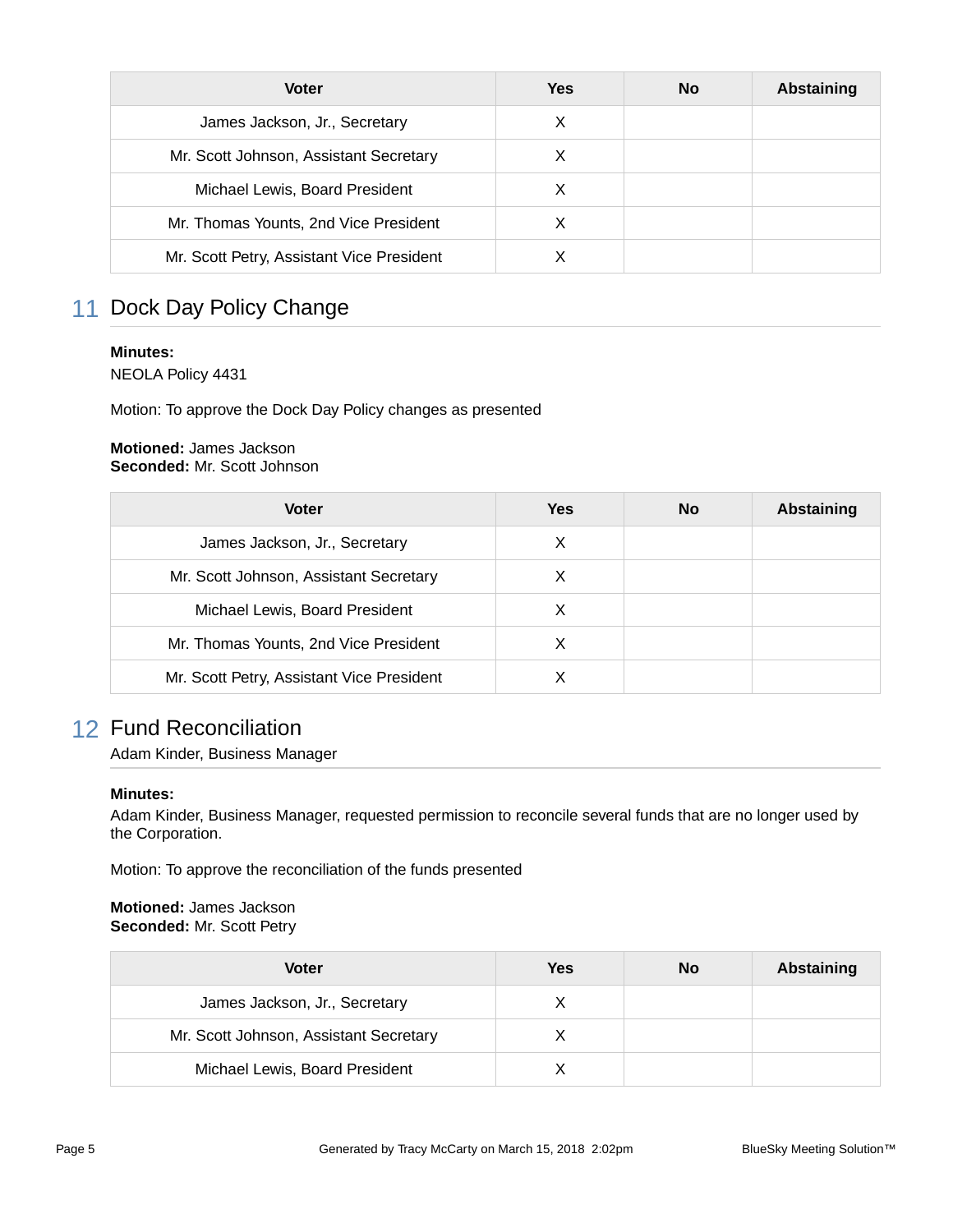| Mr. Thomas Younts, 2nd Vice President     |  |  |
|-------------------------------------------|--|--|
| Mr. Scott Petry, Assistant Vice President |  |  |

# 13 Construction Balance & Project Update

Adam Kinder, Business Manager & Chris Wilson, Facilities Director

#### **Minutes:**

Adam Kinder, Business Manager & Chris Wilson, Facilities Director, updated the Board on the status of the recent and current construction projects and where the Construction Fund balance is. We are currently on track with all of our projects.

# 14 Pool Ceiling Bid Approval

Adam Kinder, Business Manager

#### **Minutes:**

Adam Kinder, Business Manager, presented the bids for the pool ceiling repair project and recommended that the Board approve Acoustics Plus to complete the construction.

There was much discussion regarding continuing to complete repairs on the current pool or possibly building a new pool complex in the future.

Motion: To approve Acoustics Plus for the pool ceiling repair, with a base quote of \$120,000

**Motioned:** Mr. Scott Petry **Seconded:** Mr. Scott Johnson

| <b>Voter</b>                              | Yes | No | Abstaining |
|-------------------------------------------|-----|----|------------|
| James Jackson, Jr., Secretary             | X   |    |            |
| Mr. Scott Johnson, Assistant Secretary    | X   |    |            |
| Michael Lewis, Board President            | X   |    |            |
| Mr. Thomas Younts, 2nd Vice President     |     | X  |            |
| Mr. Scott Petry, Assistant Vice President |     |    |            |

# 15 Informational

### **Minutes:**

-Dr. McGuire shared pictures of the proposed vinyl wording for the back of the football press box.

# 16 Other Items Allowed by the Board

# 17 Around the Table for Positive Comments

### **Minutes:**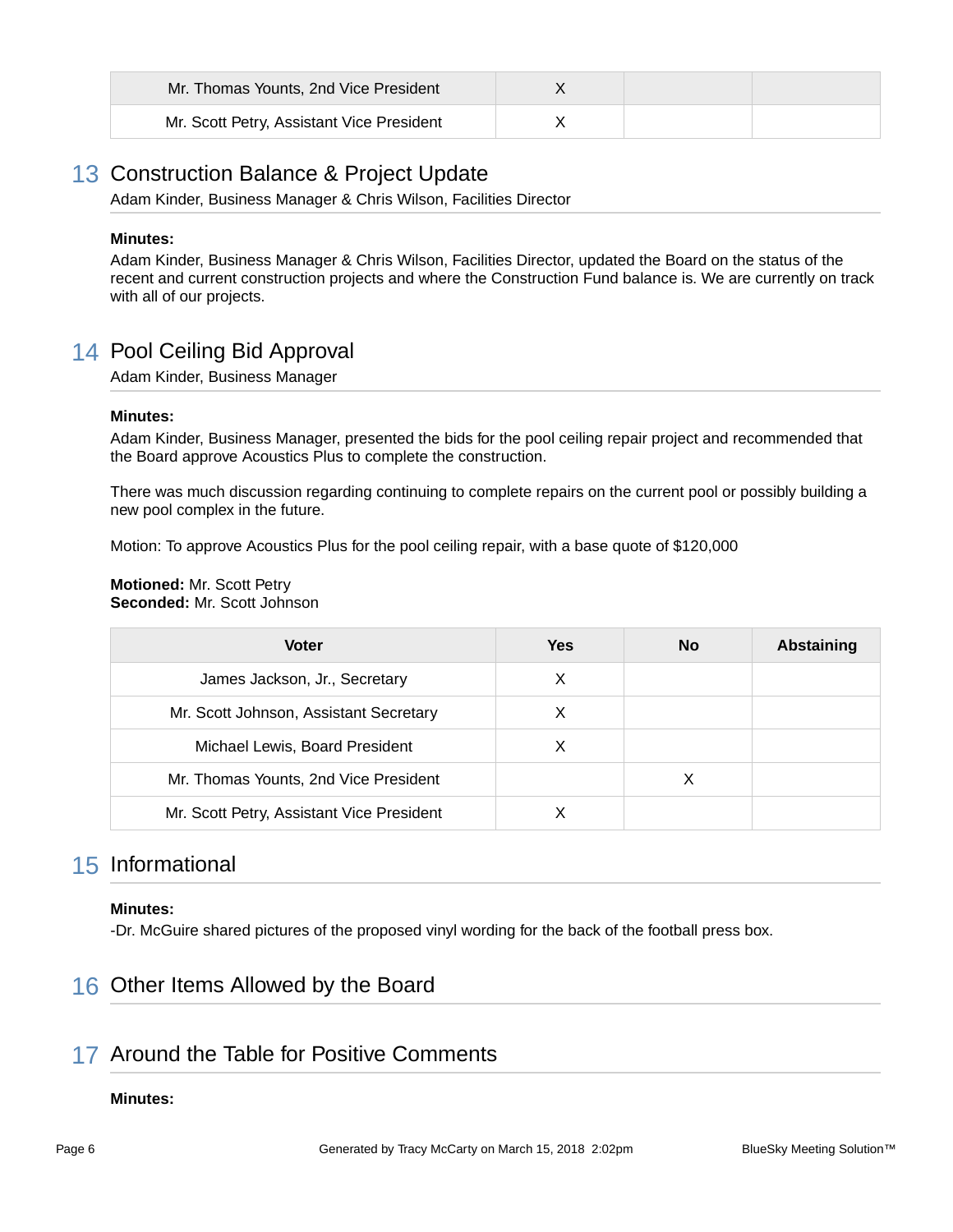-Mr. Younts shared his experience attending both the Boys' and Girls' last Varsity basketball games and expressed his continual amazement at the number of people who support EH sports, stating that our "fan support is massive."

-Mr. Petry was pleased to see all the clean-up that has occurred behind the practice football field and how much better the area looks from Interstate-70.

-Mr. Jackson remarked that not only have our athletic teams done so well this school year, but the community involvement, like the new Royal Pride Parents, is also a positive aspect of the corporation.

-Mr. Johnson thanked Adam Kinder and Chris Wilson for their continual hard work on all the construction projects that have been ongoing. He also shared the great influence of FFA on our students, commenting on their successes as well as the opportunity for a couple of our kids to be in Canada representing the US Dairy Council.

-Mr. Lewis voiced his appreciation of the great community we have here at Eastern and how we work together well.

## 18 Adjournment

#### **Motioned:** James Jackson **Seconded:** Mr. Scott Johnson

| <b>Voter</b>                              | <b>Yes</b> | <b>No</b> | <b>Abstaining</b> |
|-------------------------------------------|------------|-----------|-------------------|
| James Jackson, Jr., Secretary             | X          |           |                   |
| Mr. Scott Johnson, Assistant Secretary    | X          |           |                   |
| Michael Lewis, Board President            |            |           |                   |
| Mr. Thomas Younts, 2nd Vice President     |            |           |                   |
| Mr. Scott Petry, Assistant Vice President |            |           |                   |

\_\_\_\_\_\_\_\_\_\_\_\_\_\_\_\_\_\_\_\_\_\_\_\_\_\_\_\_\_\_ Michael Lewis, President

\_\_\_\_\_\_\_\_\_\_\_\_\_\_\_\_\_\_\_\_\_\_\_\_\_\_\_\_\_\_\_\_\_\_ James R. Jackson, Jr., Secretary